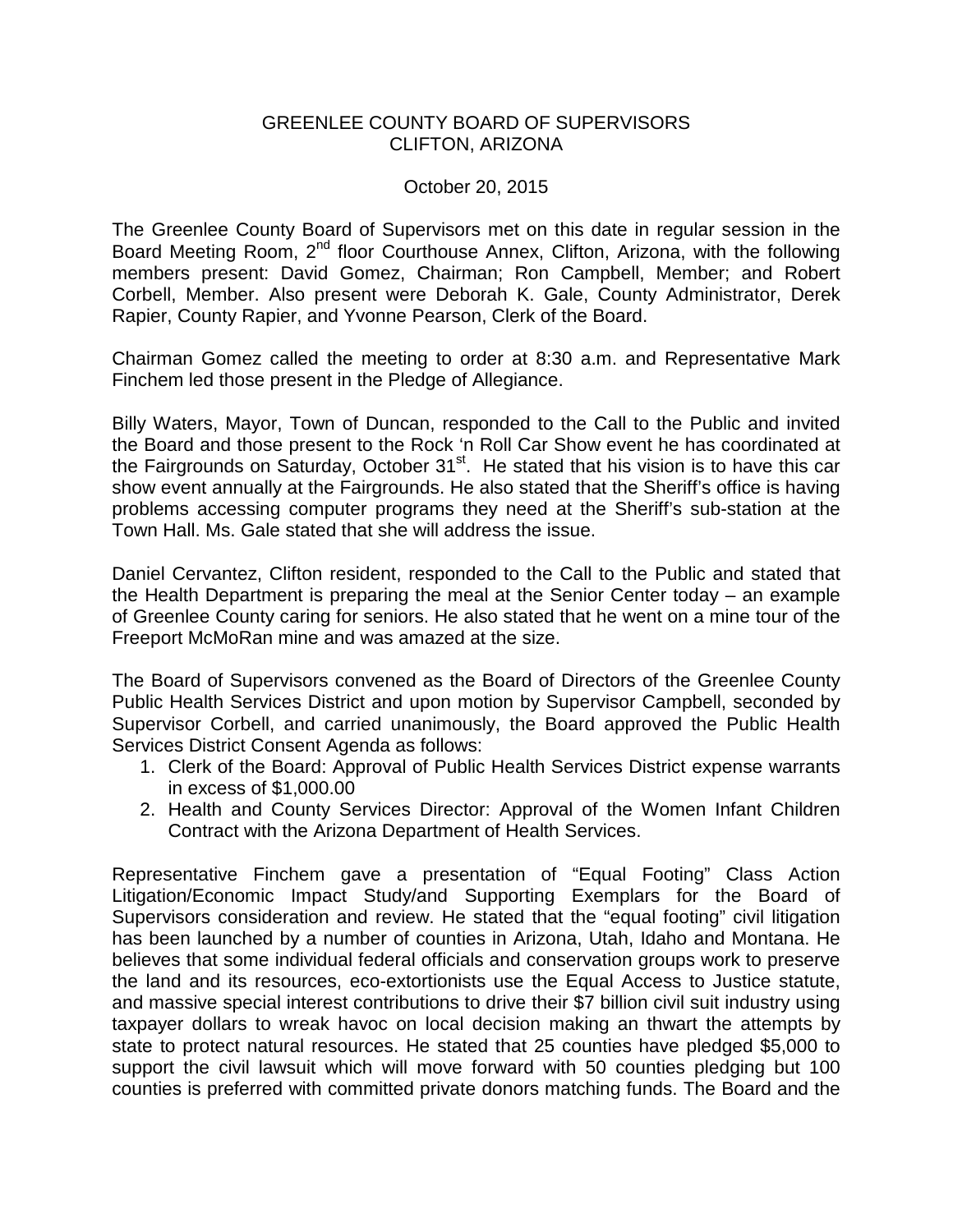#### GREENLEE COUNTY BOARD OF SUPERVISORS MINUTES OCTOBER 20, 2015 Page **2** of **4**

County Attorney asked questions with Supervisors Gomez and Campbell stating that they just received information last week on Thursday and have not had enough time to review completely. They thanked Representative Finchem for coming.

Upon motion by Supervisor Campbell, seconded by Supervisor Corbell, and carried unanimously, the Board tabled the request of a Letter of Support to the Board of Commissioners of Idaho county, Idaho, for the filing of a lawsuit against the United States Department of Agriculture (United States Forest Service) and United States Department of the Interior (BLM) on Behalf of counties throughout the West and funding support in the amount of \$5,000 not to be paid out until a minimum of 100 additional Letters of Support have been obtained by Idaho County, and scheduled a work session to further discuss this issue at the November 23<sup>rd</sup> meeting.

Steve Eady, Executive Director, Gila Watershed Partnership, updated the Board on the salt cedar eradication project the organization is implementing in Greenlee County. He stated that this is the Upper Gila River Restoration project and that they have received a permit from the Bureau of Reclamation to cut 50 acres. The area will be restored with native cottonwoods and willows, grasses and other native plants. Chairman Gomez asked if an evaluation of the San Francisco River can be done. Mr. Eady explained that Stillwaters Sciences from Colorado do the evaluations and that the San Francisco River is scheduled soon. The first of two restrooms will be installed on the San Francisco River and completed by November  $6<sup>th</sup>$  with installation of the second restroom to begin right away. The Board thanked Mr. Eady for the information.

Ákos Kovach, Economic Development Coordinator, updated the Board on the following:

- The Dollar General store has signed final paperwork and will begin building the new store with estimated completion in time for Christmas gift shoppers.
- A new low efficiency apartment building broke ground on October  $16<sup>th</sup>$  and is located near the laundromat on Coronado Boulevard in Clifton.
- The American Legion will host a Poker Run event on October 24<sup>th</sup> with the run beginning at the American Legion in Clifton and run through Mule Creek to Silver City, Lordsburg, Duncan and back to Clifton.
- A Harvest Festival will be held at the Fairgrounds and will include a car show, chili cook-off and other events.
- The annual Colors of Copper Art & Wine Festival will take place November  $7<sup>th</sup>$  & 8th with International artists entering their artwork.

Ms. Gale added that she attended a El Moro Foundation meeting on Sunday in Benson where details of a proposed news release regarding El Moro racing was presented. Ms. Gale expressed concerns over the inclusion of statements about the Greenlee County race track and the "Duncan Hopefuls". The Board directed Ms. Gale to contact the El Moro Foundation to have them make adjustments to the news media to better reflect Greenlee County's intention for future horse racing. Ms. Gale stated that other budgeted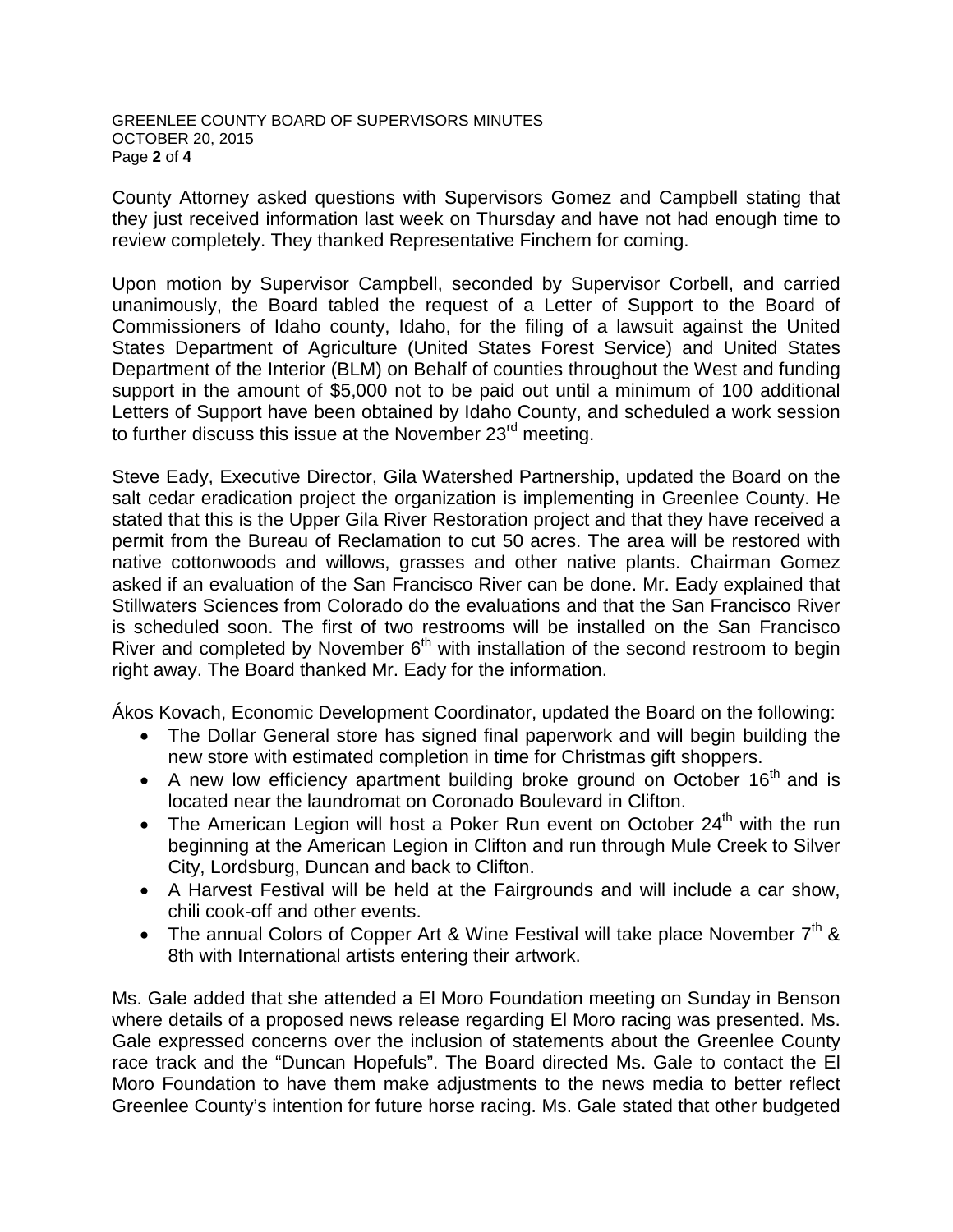projects need to be reviewed to make realistic decisions with the resources that are available. The Board directed Ms. Gale to offer to pay for the blankets given for the "Duncan Hopefuls" race that will take place in Graham County in the spring.

Tony Hines, Assistant Public Works Manager, requested approval to solicit bids for materials required for the Airport Drainage project. Upon motion by Supervisor Campbell, seconded by Supervisor Corbell, and carried unanimously, the Board approved the request as presented.

Upon motion by Supervisor Corbell, seconded by Supervisor Campbell, and carried unanimously, the Board approved the Consent Agenda as follows:

- A. Clerk of the Board: Approval of minutes to previous meetings 09/23/15; 10/06/15
- B. Clerk of the Board: Approval of expense warrants in excess of \$1,000.00 Voucher 1034; 1035; 1036; 1038
- C. Chief Finance Officer: Approval of General Fund loans in the amount of \$132,809.48 to be reimbursed upon receipt of funds: Fund 139 - \$2,318.00; Fund 146 - \$1,207.60; Fund 159 - \$71.55; Fund 169 - \$215.02; Fund 195 - \$521.76; Fund 222 - \$6,523.28; Fund 243 - \$43,703.43; Fund 800 - \$78,248.84
- D. County Administrator: Adoption of Resolution 15-10-01 Designating a Competency Restoration Program Pursuant to Arizona Revised Statute 13- 4512(A) and ratification of the Intergovernmental Agreement with Yavapai County for Restoration to Competency Services dated October 8, 2015, signed by the County Administrator of behalf of the Chairman. See Resolution at end of these minutes.
- E. Public Works Manager: Approval of Employee Transaction Forms: D. Soohy FT Landfill Attendant; C. Chaires – PT Landfill Attendant
- F. Superior Court Judge: Approval of Contract for Provision of Indigent Representation 2015-2016 for attorney, Alison Stavris
- G. IT Manager: Approval to purchase a replacement/upgrade Barracuda Backup hardware and software for network data backups

Supervisor Corbell reported the following:

- A. He attended the Gila Watershed Partnership meeting where a presentation was given regarding the history of canals in the Safford area. He stated it was very interesting and informative.
- B. He attended the Duncan Council meeting where discussion took place regarding computers not working at the Sheriff's sub-station. Ms. Gale commented that the problem is due to the network speed. The IT Manager has a meeting scheduled for Wednesday regarding this issue and that the County may need to purchase more bandwidth.